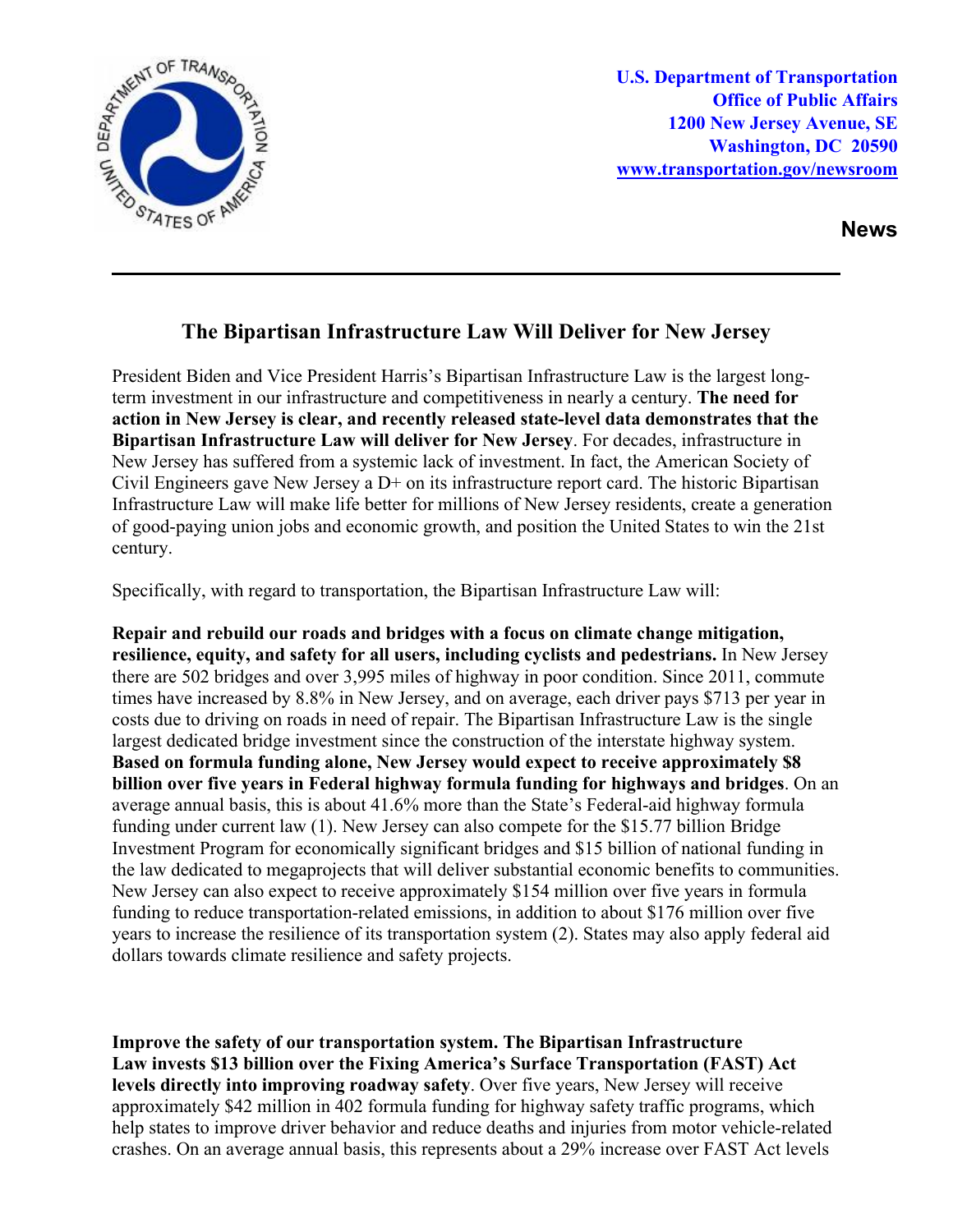(3). Local and tribal governments in New Jersey will also be eligible to compete for \$6 billion in funding for a new **Safe Streets for All program** which will provide funding directly to these entities to support their efforts to advance "vision zero" plans and other improvements to reduce crashes and fatalities, especially for cyclists and pedestrians. In addition, New Jersey can expect to receive approximately \$55.7 million over five years in funding to augment their commercial motor vehicle (CMV) safety efforts to reduce CMV crashes through the Federal Motor Carrier Safety Administration's Motor Carrier Safety Assistance Program (MCSAP) formula grant. This represents about a 60% increase in funding compared to FAST Act levels (4). New Jersey will be able to apply for funds to modernize data collection systems to collect near real time data on all reported crashes, including fatal ones, to enhance safety and to allow the Department to understand and address trends as they are identified.

**Improve healthy, sustainable transportation options for millions of Americans.** New Jerseyans who take public transportation spend an extra 82.7% of their time commuting and non-White households are 2 times more likely to commute via public transportation. 22.3% of transit vehicles in the state are past useful life. **Based on formula funding alone, New Jersey would expect to receive about \$4.5 billion over five years under the Bipartisan Infrastructure Law to improve public transportation options across the state (5). In the first year, this represents about a 37% increase over 2021 FAST Act formula transit funding levels.**

**Build a network of EV chargers to facilitate long-distance travel and provide convenient charging options.** The U.S. market share of plug-in electric vehicle (EV) sales is only one-third the size of the Chinese EV market – in 2020, plug-in electric vehicles made up only 2.3% of new car sales in the U.S., compared to 6.2% in China. The President believes that must change. The law invests \$7.5 billion to build out the first-ever national network of EV chargers in the United States and is a critical element in the Biden-Harris Administration's plan to accelerate the adoption of EVs to address the climate crisis and support domestic manufacturing jobs. **Under the Bipartisan Infrastructure Law, New Jersey would expect to receive about \$104 million over five years to support the expansion of an EV charging network in the state (6). New Jersey will also have the opportunity to apply for grants out of the \$2.5 billion available for EV charging.** 

**Modernize and expand passenger rail and improve freight rail efficiency and safety.** The Bipartisan Infrastructure Law includes \$102 billion to eliminate the Amtrak maintenance backlog, modernize the Northeast Corridor, and bring world-class rail service to areas outside the northeast and mid-Atlantic. Within these totals, \$41 billion would be provided as grants to Amtrak, \$43.5 billion for Federal-State Partnership for Intercity Passenger Rail Grants for intercity rail service, including high-speed rail. On top of this, New Jersey will be eligible to compete for \$10 billion for rail improvement and safety grants and \$5.5 billion for grade crossing safety improvements."

**Improve our nation's airports.** The United States built modern aviation, but our airports lag far behind our competitors. **Under the Bipartisan Infrastructure Law, airports in New Jersey would receive approximately \$272 million for infrastructure development for airports over five years (7).** This funding will address airside and landside needs at airports, such as improving runways, taxiways and airport-owned towers, terminal development projects, and noise reduction projects. In addition, \$5 billion in discretionary funding is available over five years for airport terminal development projects that address the aging infrastructure of our nation's airports, including projects that expand accessibility for persons with disabilities,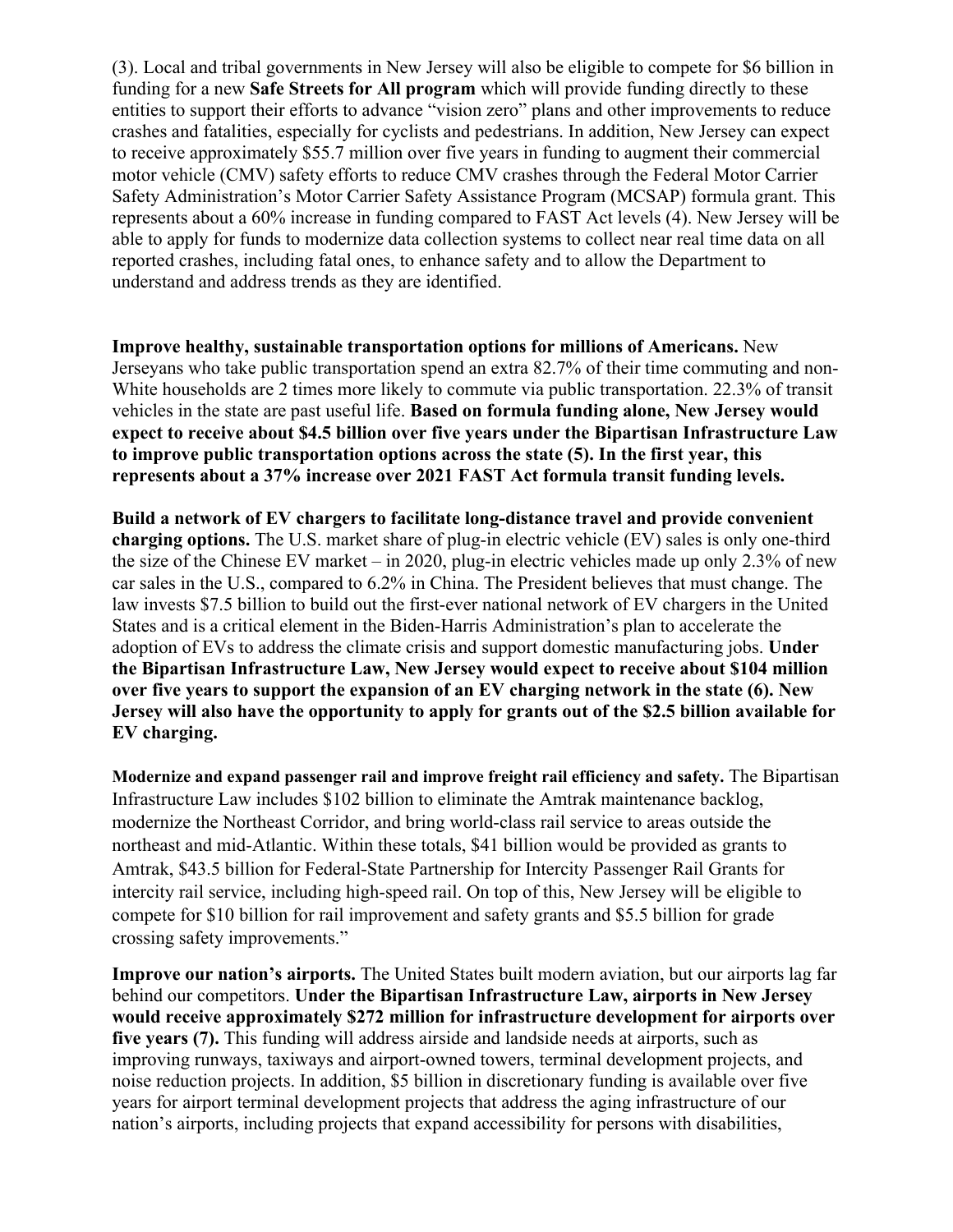improve access for historically disadvantaged populations, improve energy efficiency, and improve airfield safety.

**State and local governments can look forward to these new & expanded competitive grant programs in the Bipartisan Infrastructure Law (BIL) anticipated to launch over the course of the next year:** 

- **Safe Streets for All (\$6B, new)** This program will provide funding directly to local and tribal governments to support their efforts to advance "vision zero" plans and other improvements to reduce crashes and fatalities, especially for cyclists and pedestrians.
- **Rebuilding American Infrastructure with Sustainability and Equity (RAISE) Grants (\$15B, expanded)** – RAISE grants support surface transportation projects of local and/or regional significance.
- **Infrastructure for Rebuilding America (INFRA) Grants (\$14B, expanded)**  INFRA grants will offer needed aid to freight infrastructure by providing funding to state and local government for projects of regional or national significance. The BIL also raises the cap on multimodal projects to 30% of program funds.
- **Federal Transit Administration (FTA) Low and No Emission Bus Programs (\$5.6B, expanded)** – BIL expands this competitive program which provides funding to state and local governmental authorities for the purchase or lease of zero-emission and lowemission transit buses as well as acquisition, construction, and leasing of required supporting facilities.
- **FTA Buses + Bus Facilities Competitive Program (\$2.0B, expanded)** This program provides competitive funding to states and direct recipients to replace, rehabilitate, and purchase buses and related equipment and to construct bus-related facilities including technological changes or innovations to modify low or no emission vehicles or facilities.
- **Capital Investment Grants (CIG) Program (\$23B, expanded)** The BIL guarantees \$8 billion, and authorizes \$15 billion more in future appropriations, to invest in new highcapacity transit projects communities choose to build. The BIL provides funds that may support the 25 projects included in FTA's Annual Report on Funding Recommendations for FY22 as well as additional projects across the country seeking CIG funding over the next five years. Projects must meet CIG program requirements to receive funding. In New Jersey, such recommended projects include the Portal North Bridge in Secaucus currently under construction.
- **Federal Aviation Administration (FAA) Terminal Program (\$5B, new)** This discretionary grant program will provide funding for airport terminal development and other landside projects.
- **MEGA Projects (\$15B, new)** This new National Infrastructure Project Assistance grant program will support multi-modal, multi-jurisdictional projects of national or regional significance.
- **Promoting Resilient Operations for Transformative, Efficient, and Cost-saving Transportation (PROTECT) Program (\$8.7B, new)** – PROTECT will provide \$7.3 billion in formula funding to states and \$1.4 billion in competitive grants to eligible entities to increase the resilience of our transportation system. This includes funding for evacuation routes, coastal resilience, making existing infrastructure more resilient, or efforts to move infrastructure to nearby locations not continuously impacted by extreme weather and natural disasters.
- Port Infrastructure Development Program (\$2.25B, expanded) BIL will increase investment in America's coastal ports and inland waterways, helping to improve the supply chain and enhancing the resilience of our shipping industry. BIL overall doubles the level of investment in port infrastructure and waterways, helping strengthen our supply chain and reduce pollution.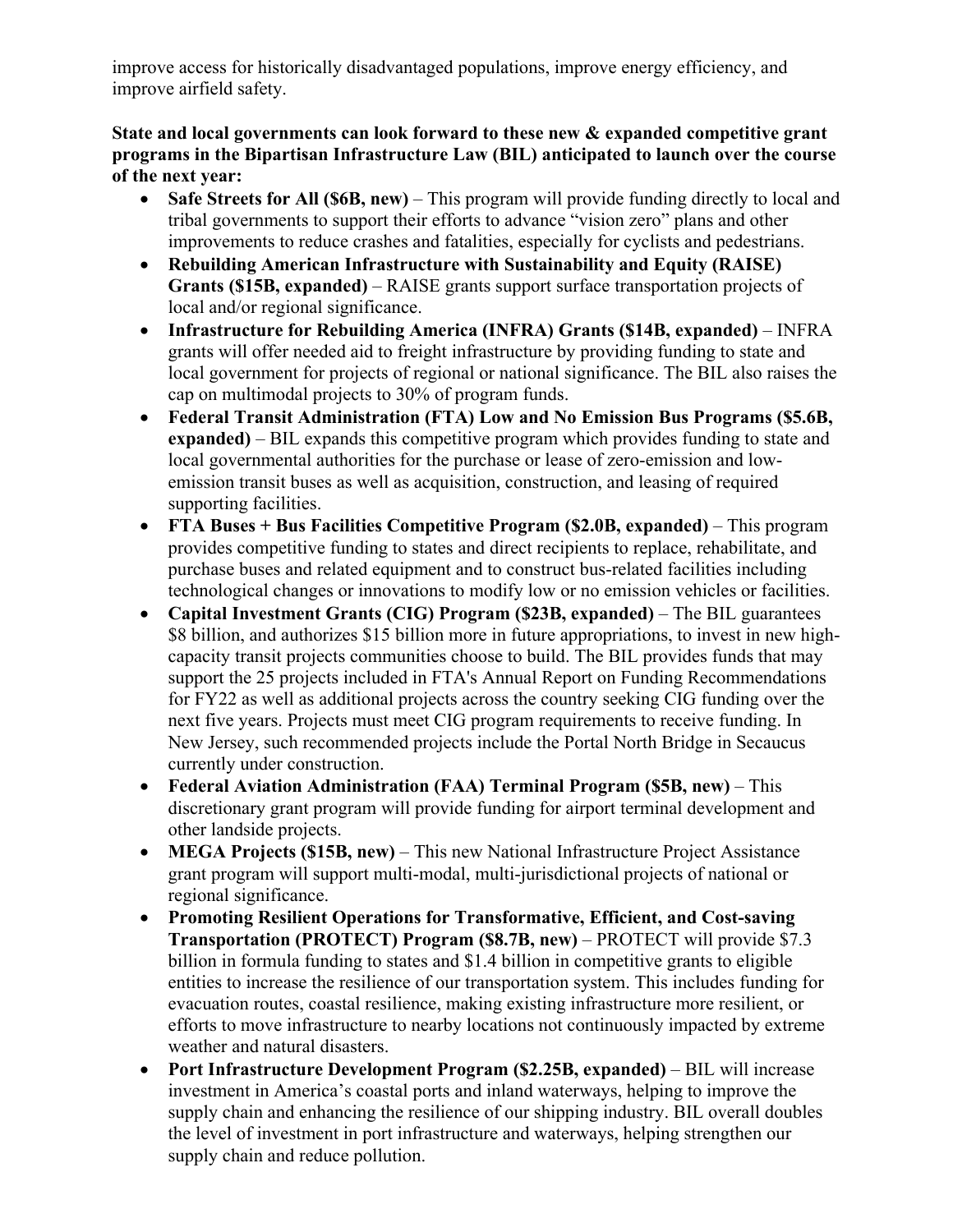- **5307 Ferry Program (\$150M, existing)** BIL retains the \$30 million per year passenger ferry program for ferries that serve urbanized areas.
- **Electric or Low Emitting Ferry Program (\$500M, new)** This competitive grant program will support the transition of passenger ferries to low or zero emission technologies.
- **Rural Ferry Program (\$2B - new)** This competitive grant program will ensure that basic essential ferry service continues to be provided to rural areas by providing funds to States to support this service.
- **Federal Highway Administration (FHWA) competitive grants for nationally significant bridges and other bridges (\$15.77B, new)** – This new competitive grant program will assist state, local, federal, and tribal entities in rehabilitating or replacing bridges, including culverts. Large projects and bundling of smaller bridge projects will be eligible for funding.
- **FTA All Station Accessibility Program (\$1.75B, new)** This competitive grant program will provide funding to legacy transit and commuter rail authorities to upgrade existing stations to meet or exceed accessibility standards under the Americans with Disabilities Act.
- **Charging and fueling infrastructure discretionary grants (Up to \$2.5B, new)** This discretionary grant program will provide up to \$2.5 billion in funding to provide convenient charging where people live, work, and shop.
- **Reconnecting Communities Pilot Program (\$1B, new)** This new competitive program will provide dedicated funding to state, local, MPO, and tribal governments for planning, design, demolition, and reconstruction of street grids, parks, or other infrastructure.
- **FHWA Nationally Significant Federal Lands and Tribal Projects (\$1.78B, expanded)** – This discretionary program provides funding for the construction, reconstruction, and rehabilitation of nationally-significant projects within, adjacent to, or accessing Federal and tribal lands. BIL amends this program to allow smaller projects to qualify for funding and allows 100% federal share for tribal projects.
- **Strengthening Mobility and Revolutionizing Transportation (SMART) Grant Program (\$1B, new)** – The SMART Grant program will be a programmed competition that will deliver competitive grants to states, local governments, and tribes for projects that improve transportation safety and efficiency.
- **Rural Surface Transportation Grant Program (\$2B, new)**– This new competitive grant program will improve and expand surface transportation infrastructure in rural areas, increasing connectivity, improving safety and reliability of the movement of people and freight, and generate regional economic growth.
- ---
- *(1) These values are estimates and may change based on updated factor data each fiscal year.*
- *(2) These values are estimates and may change based on updated factor data each fiscal year.*
- *(3) These values are estimates based on the 2020 FHWA public road mileage data for FYs 2022- 2026. Formula funding amounts in FYs 2023-2026 are subject to change as a result of the annual public road mile data certified by FHWA. The 402 amounts do not include redistribution of unawarded 405 balances per 23 USC § 405(a)(8) as that information is unknown at this time. The Bipartisan Infrastructure Law specifies NHTSA must distribute the supplemental appropriations for Section 402 in "equal amounts for each fiscal year 2022 through 2026". This analysis is subject to provisions of FY 2022-FY2026 appropriations acts.*
- *(4) These values are estimates and may change based on updated factor data each fiscal year.*
- *(5) Transit formula funding amounts are subject to changes resulting from the 2020 census or from annual transit service data reported to FTA's National Transit Database.*
- *(6) These values are estimates and may change based on updated factor data each fiscal year.*